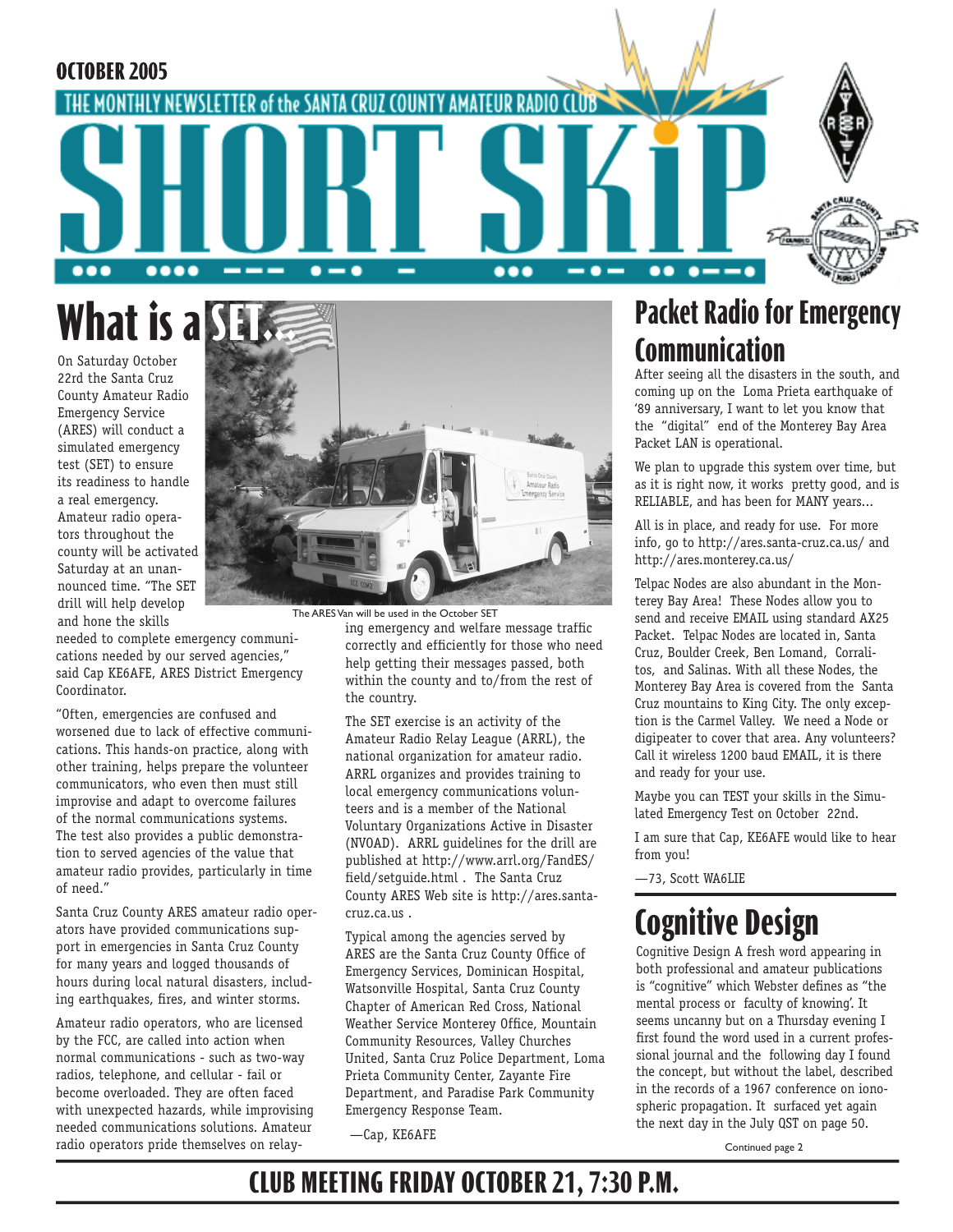# **CQP- 05 de W6WO/M**

For the benefit of new members, the California QSO Party (CQP) is a fun event where the rest of the world tries to work our State with as many counties as possible. Bob K6XX suggested that Trinity County would be a good choice. The whole County has a population of less than 14,000 and evidently not much in the way of ham activity. Jean and I thought we might make it a camping trip. However after Googling around we discovered that nearly all campsites were down in river gorges

**2**



or surrounded by the majestic " Trinity Alps". The County Fairground in the Hayfork Valley was an exception so the die was cast and we set off on the 450-mile journey North.

On such a trip as this one will always encounter unusual people and memorable events. Breezing into a dot on the map called Platino we saw a sign saying "Congested Area" outside the solitary General Store. There we met two friendly locals and I asked if this was indeed the "congested area". After a microsecond or two the man answered "yes I have a head cold". I could see that he was ready for tourists with smart remarks.

At one camp en-route I was delighted when a Pileated Woodpecker came within a few feet of me. These are beautiful birds and only the second that I had ever seen. At another sublime and deserted lake site I saw my first rare American Bittern.

At 2,200 ft elevation Hayfork is a peaceful place, in fact traffic congestion is considered to be one car moving in each direction. We

learned there are no traffic lights in the whole County. The desire for coffee prompted me to enter a small store advertising Expresso. Jokingly I enquired whether this was a branch of Starbucks but the blank look on the proprietor's face revealed that he did not recognize the name. I ordered a Capuccino but he only knew how to make Latte, we agreed on something in between.

Now you may recall the purpose of this

expedition so in due course I erected my 40 ft fiber pole supporting a combined 20 /40 meter dipole. I had not used this antenna before so spent quite a long time gradually trimming it for the CW ends of the bands. As a trial run with my Icom 706 I worked two stations in Arctic Russia, had a long chat with a friend in Jamaica and a weak QSO off the end of the wire with Guatemala. I then tried to use a laptop running the K1EA logging/keying program CT. Unfortunately it would not key the radio reliably, no doubt due to the local RF interferencethis forced me into manual mode. At the appointed hour of 0800 the contest began with some pretty heavy pileups on 20 in response to my CQP de W6WO/M TRIN calls. During the day it took progressively more effort to raise anyone on either

![](_page_1_Picture_12.jpeg)

band but as expected things brightened up at dusk. After a total of 6 hours of operation I had logged 250 QSOs and was well satisfied when we made our exit the following morning.

For future reference the campground is quite suitable for antennas and electric power is provided at each site and is included in the price of \$12/night, people were very friendly and the bathrooms with lots of hot

#### **Cognitive Design**

Cognitive radios that will make dynamic use of the spectrum are heralded as the next major development in wireless communications. They will be more intelligent than current state-of-the-art radios and more able to adapt to channel imperfections or the need to share spectrum with competitors. "Spectrum Mining" is likely to become another term in vogue and perhaps we will soon drop the notion that the spectrum is limited- our ability to use it effectively is the real limitation.

The problems of propagation impairments and congestion are nowhere better illustrated than in the HF region, relying as it does on the ionosphere. It is a challenge as old as radio and in a sense Radio Amateurs have always provided the cognitive ability to use different bands and the flexibility to share them fairly well. We will need to do better in future given the need to accommodate so many new modes within our allocations.

 The period prior to 1967 was the zenith of HF radio with the dominant modes being CW and RTTY. It was also a period when HF communications had great significance for national defense. The problem is summed up in the early research as follows "Realtime day-day management in an efficient manner is a nearly insurmountable task unless every possible aid can be provided". The aid envisaged was to use computers (remember this is the 60's) supplied with measurements of noise, propagation conditions, interference and available resources to predict operational performance and to optimize continuity and capacity.

The problem has migrated well beyond the HF regions and is becoming a major limitation to cell-phone, wi-fi and other uses of microwave frequencies. The solution now has a fancy name "cognitive radio' but it is essentially the same as that described nearly 40 years ago. Fortunately now there are powerful tools to augment our own cognitive ability. Given the incredible computing advantages and real-time frequency agility derived from DSP we can surely become very proficient users and good neighbors within any part of the spectrum available to us. .

I often find it helpful to study prior research as the more things change, the more they remain the same.

 $-W6WO$ 

water were excellent. This is a fine time of year to be camping and operating /M. Why not try your own DXpedition next year.

—73, Ron W6WO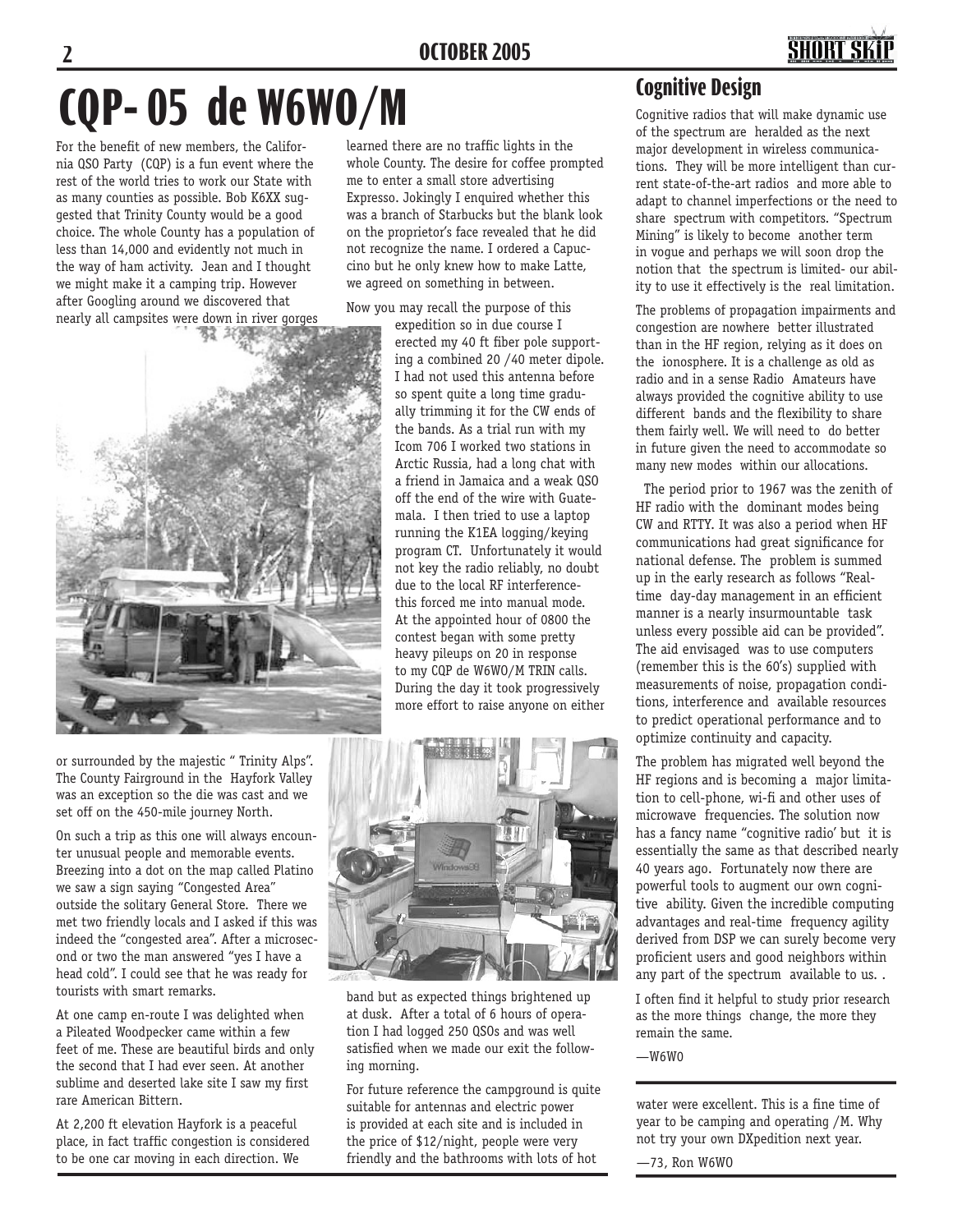## **SHORT SKI**

![](_page_2_Picture_1.jpeg)

We all received the Treasurer's report this morning via email from Jim Koger, N1IPP. I was startled to learn that he was moving to Cambridge, Massachusetts. I hate to see him go as he is such an enthusiastic club member always willing to help others or pass on valuable tech info at the CAKE meetings. He did turn over all his club material to new club member Kathleen McQuilling, KI6AIE, to carry on in his stead. Jim invited us all to visit his city, advising us not to rent a car, good advice. In most cities, there is no place to park them. I think some parking lots in our own San Francisco charge \$2.50 or more for an hour or less. Public transportation is the answer these days. Back in 1951, my XYL Donna, AB6XJ, worked for an attorney and his wife. The attorney rarely took their car out of the garage, used bus transportation daily from their home near Golden Gate Park to his downtown office. Jim said that there was a chance of him returning to Santa Cruz in the future. We hope so.

Hurricane Katrina was quite an eye-opener when it comes to self-sufficiency in an emergency. We have had a couple of floods here, plus an earthquake of sizable proportion. Those of us here in the 1989 quake recall that we were without telephones or power for over a week. Fortunately, water and sewer services were not interrupted for most of us. At our recent special club meeting, Cap, KE6AFE, reviewed the problems to be solved in cases of natural or manmade disasters. It behooves all of us to dust off those forgotten or neglected lists of items we need in case of such a happening in our own community. Cap, KE6AFE and Leon Fletcher, AA6GP, developed lists of recommended supplies and materials we might keep on hand. Leon made up a very handy "grab and go" bag of useful items, i.e., food and water, toilet items, a first aid kit and a nice emergency radio. The radio is one of those with a wind-up spring which runs a small internal generator for an hour, plus batteries if your hands get tired. One useful tidbit I'm using is the filling of used one gallon plastic milk bottles with water. We filled about five and when I went to put them in our attic, I was delighted to find several others we had filled after the last emergency. I'll refresh the water in those.) For communications purposes I will replace the five year-old 12 volt battery I kept around for that purpose. Through neglect, I let the cells run dry. The next time Iâ'm at Costco, I'll pick one of those deep-cycle Marine types, with handles. For our hand helds, Don Moore, W6IBN, recommends keeping a supply of alkaline AA batteries on hand. Costco carries these in boxes of 20 or more and their advertised life before use is several years.

I talk to Terry Parks, N6NUN, on a daily basis. We make contact on the Baja Maritime Mobile Net (7.260 0800Local). Forty meters is so up and down these days that he can boom in here one day, and not at all on others. If he is on his boat in Sausalito we can get through by QSYing to 80 meters. If he is at his home in Watsonville, 15 meters is the band to use. We hams have a great advantage in that we can not only change to a multitude of frequencies, we can actually change bands and still communicate. Our own K6BJ repeater is another great communications mode. Was talking to my old friend and new club member, Donald Kerns, AE6RF, and his beautiful young daughter CeCe. Not only was she on the air, she was present at one of our club meetings. Donald brought his dad along as well, but I don't know if he is a ham.

Last week I sailed in the weekly Wednesday night beer can race. There was the usual gaggle of boats pushing their way out of the yacht harbor at about the same time. I looked over on our starboard side and spotted Steve Smardan, N6TGM in the cockpit of a sleek racing boat. I hailed him and we exchanged greetings. He was on a faster boat than ours so they undoubtedly won the race. At least they beat us.

A letter from Rick, N6GOW: "Hi Art, We are having a great get together on Veterans' Day, November 11, 2005. Come and bring your guitar and dancing shoes and singing voice. Have fun. Call VFW at 429-8345 or 426-5409 for times and info. /s/ Rick, WWII, US Navy." Rick runs the Vets Amateur Radio Club at the Veterans' building and needs volunteers to work in emergencies. His net is on 7.250 on Fridays at 0830.

## **A Farewell to Jim Koger N1IPP**

It has been a pleasure to serve our club in the role of the club treasurer this past year. It has been a good experience for me and it is wonderful to have had the opportunity to acquaint myself with all of the club members. However, my impending move to Cambridge, Massachusetts necessitates my resignation from this role. It is fortunate that a new

available by email and phone to help the transition process. I have turned over all of the records,keys, postage, paper materials and files to Kathleen. The club's finances are in OK condition for this time of year. There are only two bills unpaid and that is the club's overall liability policy and a printing bill for Short Skip .(for Sept.) I have tried to get the insurance company to send it but it has not yet been mailed to my knowlege. The bill will be due in December. There will be some expenses for the club holiday banquet. As of 9/21/05, and there has been no other spending since, there is \$2,161.21 in the checking account and \$55.13 in cash from the kitty and raffle. In addition there is more than \$ 3,950.00 in the money market account (this is an estimate because we are near the

member, Kathleen McQuilling KI6AIE, has stepped up to the plate. I believe her experience in other treasury roles and her impressive computer experience will serve her in good stead in the role. It does require some real work. Those of us who have served in the position know this. I will remain

quarterly statement time). The raffle has been a real addition to the club income. While it does not quite make up for the monthly expenses, it does help provide some funding in the lean part of the year.

Membership is all important and I will be keeping mine up to date. You never know, I may be back some day and I want to see

![](_page_2_Picture_13.jpeg)

Jim N1IPP is the one with the hat. .

what the club is doing. SCCARC is a really great group of hams and I worry that there will be nothing like it in the Boston area. My future address will be 444 Franklin St. Cambridge, Ma. 01239. We will retain this email address pv544@earthlink.net and our current cell phone 831 428 3672. Should you visit the area ,we are close to everything in Metro Boston. Come by and visit! One tip: don't rent a car and think you will be driving a car around the city. I can guarantee you will not have a good time. Take public transportation or walk . Boston is really that small. Many thanks to everyone and special thanks to Kathleen for volunteering. 73 de N1IPP Jim pv544@earthlink.net